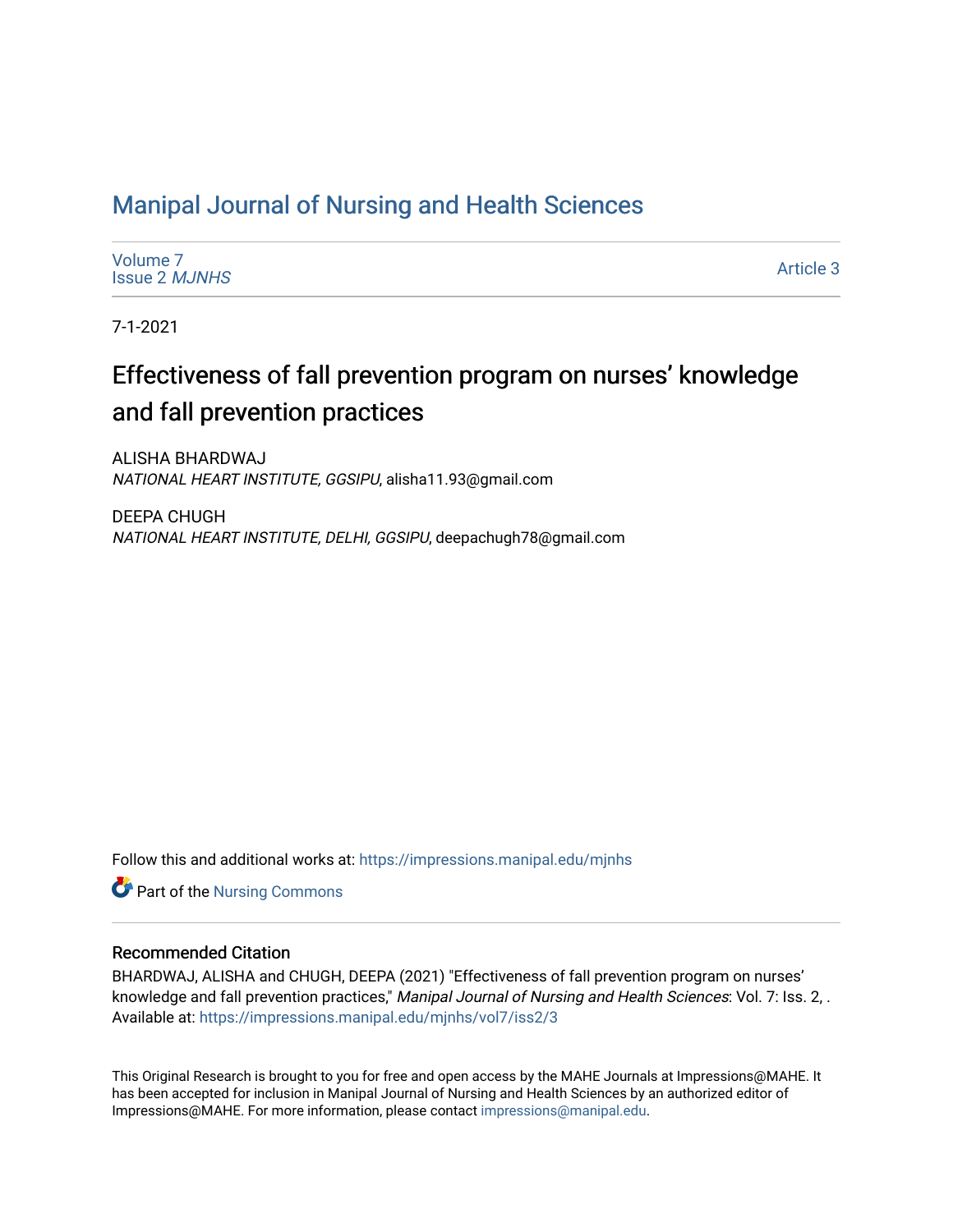# **Effectiveness of fall prevention program on nurses' knowledge and fall prevention practices**

Bhardwaj A et al., Fall prevention program for nurses

**Alisha Bhardwaj\*, Deepa Chugh**

Email: alisha11.93@gmail.com

# **Abstract**

**Introduction:** Falls are one of the most common accidents associated with physical and psychological injury and economic harm. Nurses who care for patients should be aware of the risk factors of patient falls, ways to prevent falls and provide nursing intervention. Hence, a fall prevention program was organized in order to educate the nurses regarding fall prevention. **Objective:** The objectives of the study were to identify the nurses' knowledge and fall prevention practices in the hospital before and after implementation of educational sessions, to evaluate the effectiveness of fall prevention programs on nurses' knowledge and fall prevention practices and to find out the association between post-intervention nurses' knowledge with selected demographic variables. **Method:** Pre-experimental research design was used. A purposive sampling technique was used to select 60 registered nurses working at National Heart Institute, Delhi. **Results:** The study findings showed that the majority of staff nurses (61.7%) had average knowledge about fall prevention in the pre-test. Post-test results showed 100% improvement with staff nurses having good knowledge as compared to 26.7% in the pre-test, indicating improvement in knowledge with the program whereas, the postintervention scores showed that 100% of the departments followed a good level of practice as compared to the scores of pre-interventions. There was a significant difference between pre-test and post-test knowledge scores of the staff nurses regarding fall prevention ( $t = 15.837$ ,  $p = .001$ ) and pre- and post-intervention scores ( $t = 8.050$ ,  $p =$ .001) regarding fall prevention practices. No association was found between post-test knowledge scores regarding fall prevention and demographic variables. **Conclusion:** From the findings, it can be concluded that the fall prevention program was effective in improving nurses' knowledge and fall prevention practices.

*Keywords:* falls, fall prevention practices, fall prevention program, nurses' knowledge, staff nurse

## **Introduction**

Ensuring the safety of patients is the primary outlook of the healthcare industry. Patient safety refers to the prevention of direct or indirect harm, as well as injury to the patient. All healthcare personnel are equally responsible for ensuring the safety of their patients (Joshi & Solankhi, 2019). According to the World Health Organization (WHO), "*patient safety is the absence of preventable harm to a patient during the healthcare cycle and the* 

#### **Alisha Bhardwaj1 , Deepa Chugh2**

- *1 MSc Nursing, National Heart Institute College of Nursing, Guru Gobind Singh Indraprastha University (GGSIPU), Delhi, India.*
- *2 Principal and Head of Nursing Services, National Heart Institute College of Nursing, Guru Gobind Singh Indraprastha University (GGSIPU), Delhi, India.*

Manuscript received: 06 December 2020 Revision accepted: 03 April 2021

\*Corresponding Author

*reduction to an appropriate minimum of the risk of unintended harm associated with healthcare"*. Patient Safety is a speciality in healthcare that arose with the growing complexities in healthcare systems and the subsequent rise of patient harm in healthcare establishments (WHO, 2019).

Patient safety is an important issue in hospitals, and the incidence of patient falls is a distinct indicator of quality healthcare (Huang et al., 2015). Adverse incidents due to inadequate treatment are potentially among the top ten causes of death and disability in the world (WHO, 2019). Every year, millions of patients suffer injuries or succumb to death due to unsafe and low-quality healthcare. Many medical practices and risks associated with healthcare are posing major challenges for patient safety and contributing significantly to the dilapidating standards of healthcare (WHO, 2019). Patient falls are thus one of the major concerns under the ambit of patient safety.

**How to cite this article:** Bhardwaj, A., & Chugh, D. (2021). A study to evaluate the effectiveness of fall prevention program on nurses' knowledge and fall prevention practices. *Manipal Journal of Nursing and Health Sciences*, *7* (2). 8-14.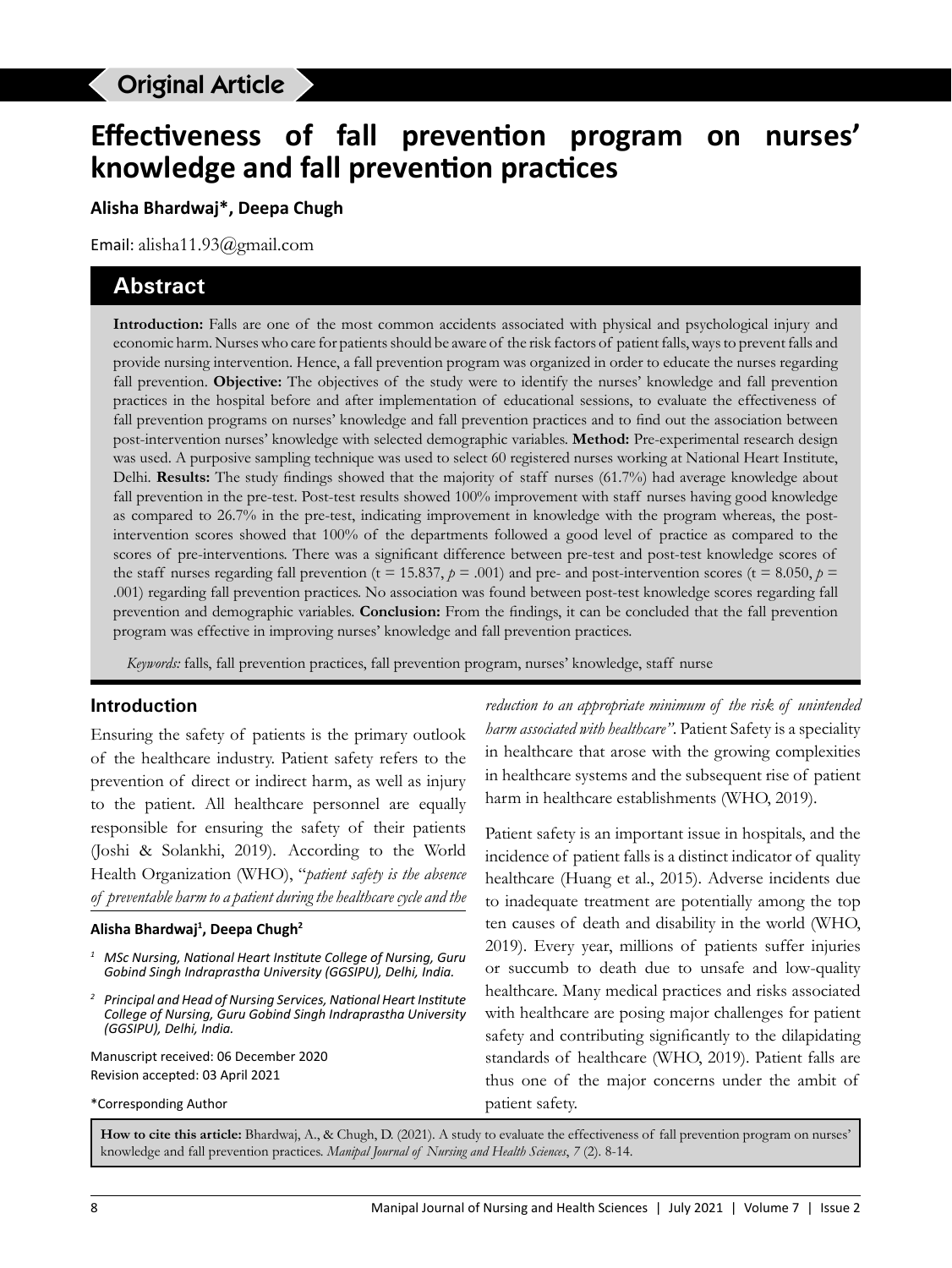The WHO defines fall as "an event which results in a person coming to rest inadvertently on the ground or floor or other lower level" (WHO, 2021) whereas, the National Database of Nursing Quality Indicators defines a fall as "an unplanned descent to the floor with or without injury" (AHRQ, 2013; NDNQI, 2020). Patient falls are defined as the rate at which patients fall during their hospital stays per 1000 patient days, and are a nursing-sensitive quality indicator in the delivery of in-patient services (El-Enein, El-Ghany, & Zaghloul, 2012). Falling is characterized as a sudden drop to the floor or other flat surfaces (Huang et al., 2015).

The increased number of falls in the healthcare sector must be tackled through alleviating measures to reduce the rate of patient falls. As a result, fall prevention programs have been introduced. The interdisciplinary falls prevention program is intended to provide the hospitalized patients with a healthy atmosphere, not only in the incidence of falls but also in the related injuries. It was developed using data from an earlier nurse-led approach and results in the literature on fall prevention (Schwendimann, Bühler, Geest, & Milisen, 2006). Over the years, hospitals have implemented many strategies, and procedures aimed at minimizing the risk of fall prevention programs are often used. Risk assessment techniques are used to help reduce falls. Fall prevention programs may work to educate both nurses and patients on the factors causing falls and the injuries resulting from falls (El-Enein, El-Ghany, & Zaghloul, 2012).

## **Objectives**

The objectives of the study were:

- To identify the nurses' knowledge and practice on the prevention of patient falls in the hospital before and after implementation of educational sessions.
- To evaluate the effectiveness of fall prevention programs on nurses' knowledge and fall prevention practices.
- To find the association between post-intervention nurses' knowledge with selected demographic variables.

## **Materials and Methods**

A quantitative evaluative approach and pre-experimental research design with a one-group pre-test and post-test were utilized in this study. A non-probability purposive sampling technique was utilized to get the samples. The sample consisted of 60 registered nurses working at National Heart Institute (NHI), Delhi. The nurses who have completed GNM or BSc Nursing, registered as Registered Nurse (RN) and Registered Midwife (RM), available at the time of data collection, and those working in the wards and intensive care units of NHI, Delhi were included in the study.

## *Tools for data collection*

**Tool 1- Knowledge questionnaire.** A structured knowledge questionnaire was developed to assess the knowledge of the fall prevention program. The items in the questionnaire were developed as per the blueprint. The content area included were assessment and patient safety management, risk factors and causes of fall, fall prevention, fall risk assessment, universal fall precautions, nursing considerations, and fall prevention program. The tool had a total of 20 items with multiple questions and the total score was 20.

**Tool 2- Nursing audit checklist.** A nursing audit checklist was used to measure fall prevention practices. It consisted of 30 items that measured whether the fall prevention practices are being followed or not in the concerned area. Each practice being followed carried one mark whereas, if it is not followed zero marks were given.

## *Reliability of tool*

The reliability of the tool was determined by varied methods to find out the reliability coefficient of the tools. In order to establish reliability, the tool was administered to seven staff nurses working at a medicalsurgical ward. To check the reliability of the knowledge questionnaire, the split-half method was used and the reliability coefficient was found to be 0.879. The reliability of the nursing audit practice checklist was determined by the inter-rater reliability method and the reliability coefficient was found to be 0.843. Hence, both tools were considered reliable.

#### *Data collection*

Prior to the data collection, following ethical considerations were taken: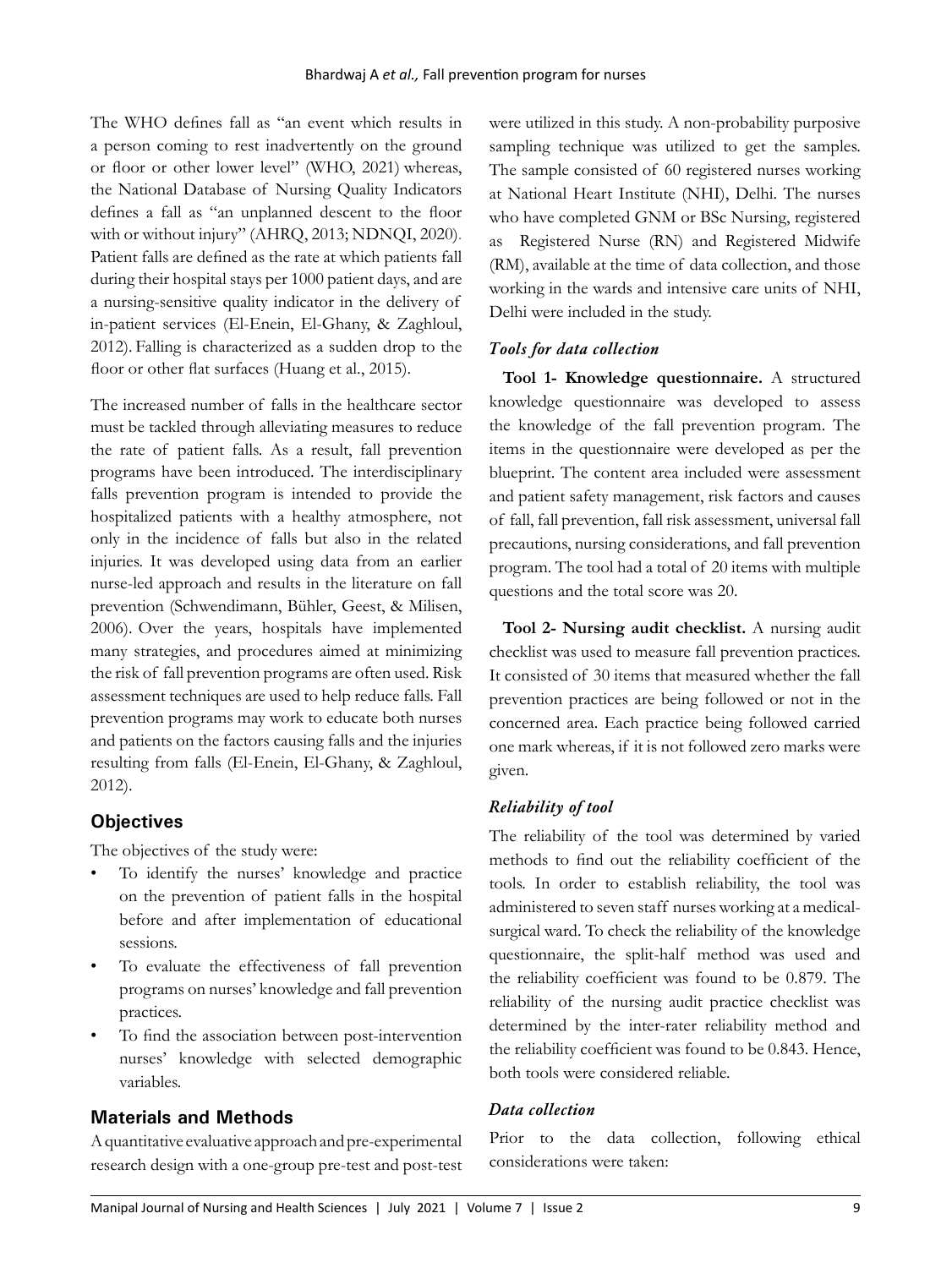- Permission letter for conducting a research study and waiver consent from the Principal, National Heart Institute College of Nursing.
- Permission from the ethics committee of All Indian Heart Institute Foundation (IEC Number 3/9/105/EC/2019).

Data were collected from 25 December 2019 to 1 March 2020. On day one, a pre-test was conducted by using knowledge and practice tools on fall prevention from the registered staff nurses followed by an educational session on fall prevention. The educational session was implemented with the help of a PowerPoint presentation and the staff nurses were introduced about posters to be pasted for awareness on the risk of fall, pink name card and blue identification band for vulnerable patients, do's and don'ts in case of fall etc. Total time taken for data collection was 68 days. Interventions other than educational sessions took approximately one hour which included pasting of the posters regarding fall risk awareness at the bedside and in washrooms, pink coloured door slips for vulnerable patients, blue identification band for vulnerable patients, and providing brochures to the patients on admission. After a period of seven days, a post-test was conducted on the same registered nurses using the same closed-ended questionnaire followed by a post-interventional audit using the same supervisory checklist. All the activities were carried out equally for all the registered nurses in the same ward.

## **Results**

# *Section 1: Description of demographic data of staff nurses*

Table 1 depicts that the majority (63.3%) of staff nurses were in the age group of below 25 years whereas most of the staff nurses were female. The highest percentage (43.3%) of staff nurses had 1-3 years of experience.

# *Section 2: Effectiveness of fall prevention program on nurse's knowledge and fall prevention practices*

Data presented in Table 2 depicts the knowledge scores measured during pre-test, which showed that majority of staff nurses (61.7%) had average knowledge about fall prevention. In the post-test, it showed a huge improvement with 100% of staff nurses having good knowledge as compared to 26.7% in pre-test. These findings indicate the improvement in knowledge with the program.

#### **Table 1**

*Frequency and Percentage Distribution of Sample Characteristics*

|                                     |                  | $N = 60$          |
|-------------------------------------|------------------|-------------------|
| Demographic Variables               | Frequency<br>(f) | Percentage<br>(%) |
| Age (in years)                      |                  |                   |
| Below 25                            | 38               | 63.3              |
| 26-30                               | 19               | 31.7              |
| 31-35                               | 03               | 5.0               |
| Gender                              |                  |                   |
| Male                                | 03               | 5.0               |
| Female                              | 57               | 95.0              |
| Professional qualification          |                  |                   |
| Diploma in nursing and<br>midwifery | 38               | 63.3              |
| BSc (Nursing)                       | 19               | 31.7              |
| Post Basic BSc (Nursing)            | 03               | 5.0               |
| 6 years and above                   | 04               | 6.7               |
| Years of experience                 |                  |                   |
| <1 year                             | 19               | 31.7              |
| $1-3$ year                          | 26               | 43.3              |
| 3-6 years                           | 11               | 18.3              |
| 6 years and above                   | 04               | 6.7               |
| Service education Program           |                  |                   |
| Attended                            | 00               | 00                |
| Not attended                        | 60               | 100               |
| Department                          |                  |                   |
| Ward                                | 26               | 43.3              |
| ICU                                 | 34               | 56.6              |

#### **Table 2**

*Frequency and Percentage Distribution of Pre-test and Post-test Knowledge Score of Staff Nurses*

|                      |          |             |                    |            | $N = 60$ |
|----------------------|----------|-------------|--------------------|------------|----------|
|                      |          | Scoring     | Pre-test Post-test |            |          |
| dge<br>Maximum       |          | (from 0-20) |                    |            |          |
| Level of<br>knowledg | possible | Range       |                    | %          | %        |
|                      | score    | of          | %                  |            |          |
|                      |          | scores      |                    |            |          |
| Poor                 |          | $0 - 7$     | $0 - 35%$          | 07 11.7 00 | ΩO       |
| Average              | 20       | 8-13        | 36-68% 37 61.7 00  |            | 00       |
| Good                 |          | 14-20       | 69-100% 16 26.7 60 |            | 100      |

*Note. f* = Frequency; % = Percentage; Scoring = the knowledge assessment questionnaires included 20 questions regarding fall prevention. Each correct answer gives 1 score. Scoring was done by dividing the total score into 3 halves thereby highest score had good knowledge and the lowest score in the range had poor knowledge.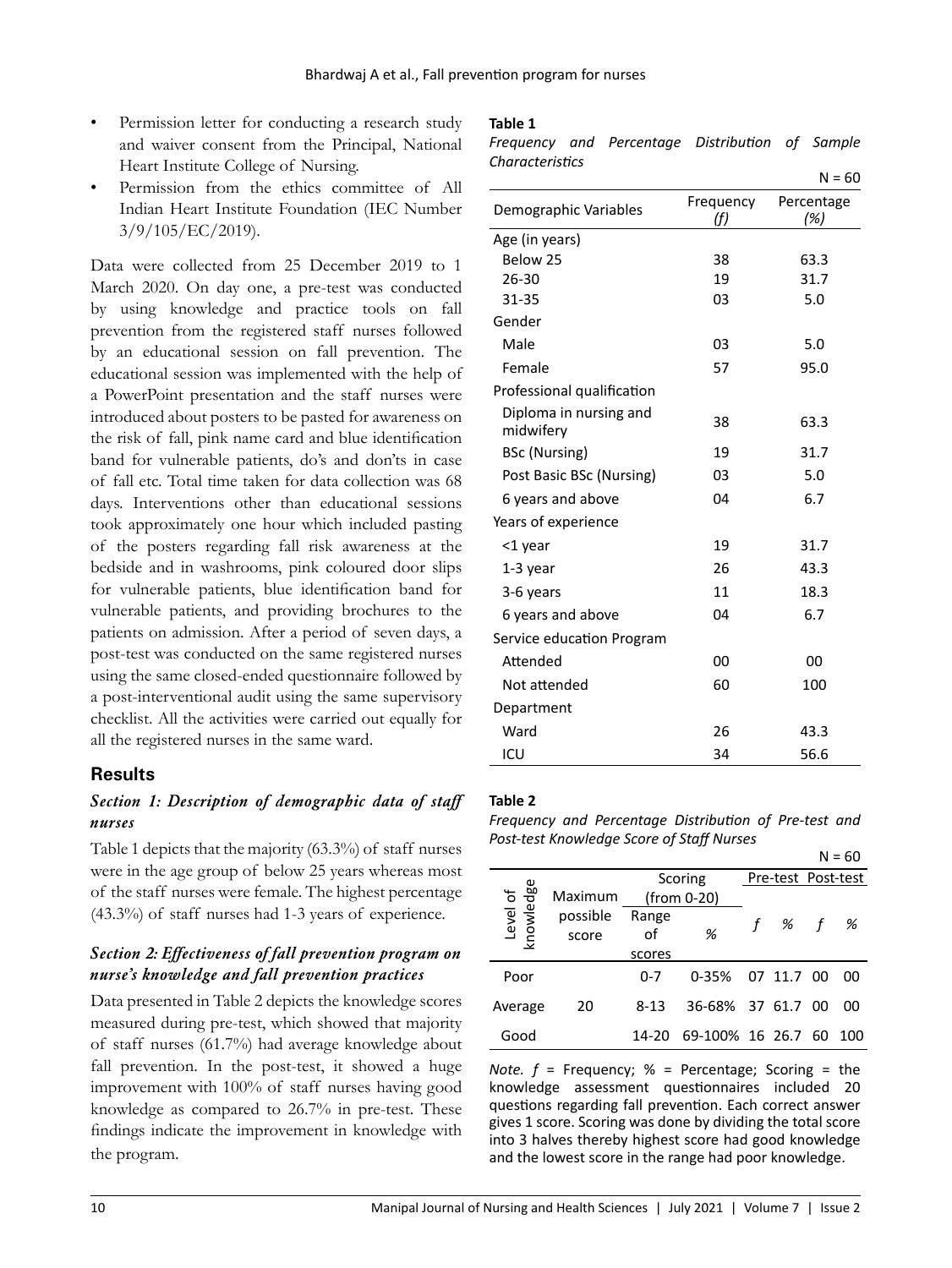#### **Table 3**

*Area wise Mean, Standard Deviation, Mean Percentage of the Pre- and Post-test Knowledge Scores regarding Fall Prevention among Staff Nurses*

|                                             |                | Pre-test |       |           | Post-test |       |           | <b>Difference</b> |
|---------------------------------------------|----------------|----------|-------|-----------|-----------|-------|-----------|-------------------|
| Knowledge components                        | Max<br>score   | Mean     | SD    | Mean<br>% | Mean      | SD    | Mean<br>% | in mean<br>%      |
| Assessment and patient<br>safety management | 4              | 2.0      | 1.008 | 50        | 3.35      | 0.755 | 83.75     | 33.75%            |
| Risk factors and causes of<br>fall          | 4              | 3.10     | 1.003 | 77.50     | 3.90      | 0.302 | 97.50     | 20%               |
| Fall prevention                             | 4              | 2.20     | 1.147 | 55        | 3.383     | 0.666 | 84.57     | 29.57%            |
| Risk of fall assessment                     | 1              | 0.517    | 0.504 | 51.70     | 0.917     | 0.279 | 91.70     | 40%               |
| Universal fall precautions                  | $\overline{2}$ | 0.883    | 0.454 | 44.15     | 1.333     | 0.509 | 66.65     | 22.50%            |
| Nursing considerations                      | 3              | 1.917    | 0.787 | 63.90     | 2.383     | 0.661 | 79.43     | 15.53%            |
| Fall prevention program                     | 2              | 1.217    | 0.64  | 60.85     | 1.883     | 0.324 | 94.15     | 33.3              |
| <b>Overall Scores</b>                       | 20             | 11.833   | 2.947 | 59.15     | 17.15     | 1.299 | 85.75     | 26.6%             |

*Note. SD =* Standard deviation.

Table 3 indicates the area wise distribution of the mean, standard deviation (SD) and mean percentage of pre-test and post-test knowledge scores among seven components. The highest mean score in the pretest  $(M = 3.10, SD = 1.003)$  was in the area of 'Risk factors and causes of fall' which is 77.50% of the total score whereas, the lowest mean score (*M* = 0.517, *SD*   $= 0.504$ ) revealed mean percentage of 51.70% was for the area 'risk of fall assessment'. In the post-test, the highest mean score ( $M = 3.90$ ,  $SD = 0.302$ ) was in the area of 'Risk factors and causes of fall' which is 97.5% of the total score and the lowest post-test mean score  $(M = 1.333, SD = 0.509)$  revealed mean percentage of 66.65% for the area of 'universal fall precautions'. Further, the overall pre-test mean score was  $(M =$ 11.833, *SD* = 2.947) which is 59.15% whereas, in the post-test, the mean score was  $(M = 17.15, SD = 1.299)$ which is 85.75% of the total mean score depicting the overall mean difference in mean percentage of 26.6%. It reveals that the staff nurses under the study had good knowledge on 'fall prevention' after the implementation of an educational session on fall prevention.

#### **Table 4**

*Comparison of Pre- and Post-test Knowledge on Fall Prevention among Staff Nurses using Paired 't' Test*

 $N = 60$ 

 $N = 60$ 

| Comparison            | Mean | SD | <b>MD</b> | Calculated Table<br>"t' value value"<br>Calculated | value |
|-----------------------|------|----|-----------|----------------------------------------------------|-------|
| Pre-test 11.833 2.947 |      |    | 5.316     | 15.837 1.294 .001*                                 |       |
| Post-test 17.15 1.299 |      |    |           |                                                    |       |

*Note. SD* = Standard deviation; *MD* = Mean Difference; Level of significance *p* < .05; \* Significant; *df* = 59.

The data presented in Table 4 shows that the mean post-test knowledge score was higher than the mean pre-test knowledge score. A statistically significant difference was evident between mean pre-test and post-test knowledge scores (*t* (59) = 15.837,  $p < .05$ ). Thus, it is established that the difference obtained in pre-test and post-test knowledge scores was the true difference and not by chance.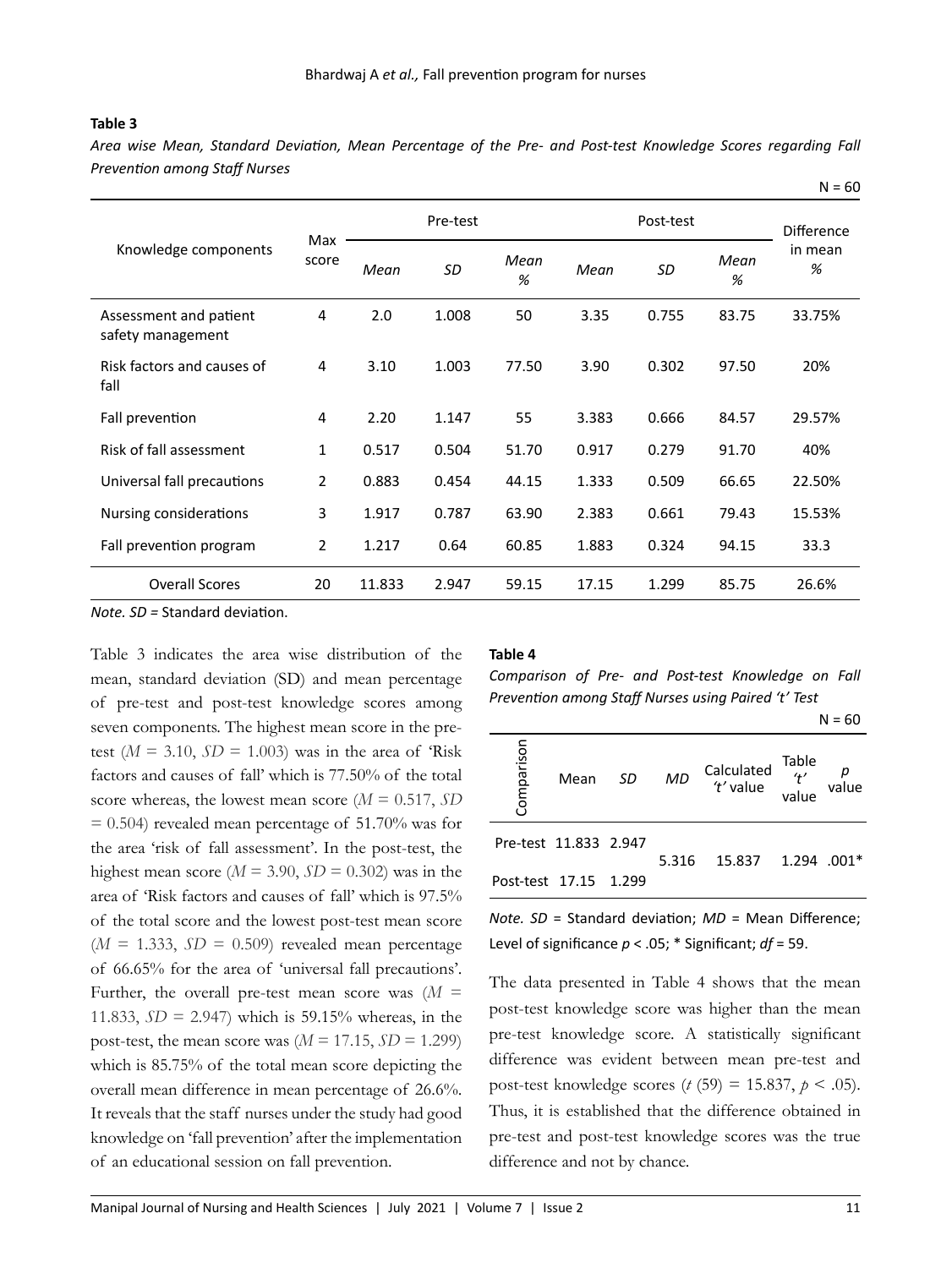# *Section 3: Effectiveness of fall prevention program on audit score regarding fall prevention practices*

The audit checklist included 30 parameters regarding fall prevention practices to identify the level of practice being followed. For each practice being followed, a score of 1 was given. Scoring was done by dividing the total score into 3 equal halves. The level of fall prevention practice was divided into good, average, and poor.

### **Table 5**

*Frequency and Percentage of Pre- and Post-Intervention Audit Score of Various Departments of NHI on Fall Prevention Practices on the Basis of Level of Practice*

|                  |                     |          |               |    |      |    | $N = 9$                   |
|------------------|---------------------|----------|---------------|----|------|----|---------------------------|
|                  |                     | Scoring  |               |    | Pre- |    | Post-                     |
| ces<br>৳         | Maximum<br>possible |          |               |    |      |    | intervention intervention |
| Level<br>practic | score               |          |               |    | %    |    | %                         |
| Poor             |                     | $0 - 10$ | $0 - 35%$     | 00 | 00   | 00 | 00                        |
| Average          | 30                  |          | 11-20 36-68%  | 06 | 66.6 | 00 | 00                        |
| Good             |                     |          | 21-30 69-100% | 03 | 33.3 | q  | 100                       |

*Note. f* = Frequency; % = Percentage.

Table 5 indicates the audit scores. Audit scores measured before the intervention represent that the majority of departments (66.66%) followed an average level of fall prevention practice compared to ICUs. In the post-intervention, it showed a huge improvement with 100% of departments following a good level of practice as compared to 33.33% in pre-intervention. These findings indicate that there is an improvement in fall prevention practices with the program.

#### **Table 6**

*Comparison of Pre- and Post-Intervention Audit Score regarding Fall Prevention Practices using Paired 't' Test*

 $N = 9$ 

| Comparison             | Mean | <b>SD</b> | <b>MD</b> | Calculated<br>'t' value | Table<br>$^{\prime}$<br>value | p value |
|------------------------|------|-----------|-----------|-------------------------|-------------------------------|---------|
| Pre-test 18.222 3.032  |      |           | 9.0       | 8.050                   | 1.397                         | $.001*$ |
| Post-test 27.222 0.441 |      |           |           |                         |                               |         |
|                        |      |           |           |                         |                               |         |

*Note. SD* = Standard deviation; *MD* = Mean Difference; Level of significance *p* < .05; \* Significant; *df* = 8.

The data presented in Table 6 shows that the mean post-test score ( $M = 27.222$ ,  $SD = 0.441$ ) assessed via nursing audit was higher than the mean pre-test score  $(M = 18.222, SD = 3.032)$  with the mean difference of 9.0. A statistically significant difference was evident between mean pre-test and post-test practice scores (*t*  $(8) = 8.050$ ,  $p < .05$ ). Thus, it is established that the difference obtained in mean pre-test and post-test scores regarding fall prevention practices assessed via nursing audit was a true difference and not by chance.

#### **Table 7**

*Association Between Post-Test Knowledge Scores on Fall Prevention with Selected Demographic Variables*

 $N = 60$ 

|                                        |    |                         |                         |          |                |                | ט -        |
|----------------------------------------|----|-------------------------|-------------------------|----------|----------------|----------------|------------|
|                                        |    |                         | Median=17               |          |                |                |            |
| Demographic<br>variables               | N  | Below<br>Median<br>(17) | Above<br>Median<br>(43) | $\chi^2$ | df             | Table<br>value | p<br>value |
| Age (in years)                         |    |                         |                         |          |                |                |            |
| Below 25                               | 38 | 11                      | 27                      |          |                |                |            |
| 26-30                                  | 19 | 5                       | 14                      | 0.0821   | $\overline{2}$ | 5.991          | .959       |
| 31-35                                  | 03 | 1                       | $\mathfrak{p}$          |          |                |                |            |
| Gender                                 |    |                         |                         |          |                |                |            |
| Male                                   | 03 | $\overline{2}$          | $\mathbf{1}$            |          |                |                |            |
| Female                                 | 57 | 15                      | 42                      | 2.285    | 1              | 3.841          | .131       |
| Professional qualification             |    |                         |                         |          |                |                |            |
| Diploma in<br>Nursing and<br>Midwifery | 38 | 12                      | 26                      |          |                |                |            |
| BSc (Nursing)                          | 19 | 5                       | 14                      | 1.421    | 2              | 5.991          | .491       |
| Post Basic<br>(Nursing)                | 03 | 0                       | 3                       |          |                |                |            |
| Years of experience                    |    |                         |                         |          |                |                |            |
| <1 year                                | 19 | 6                       | 13                      |          |                |                |            |
| 1-3 year                               | 26 | 7                       | 19                      |          |                |                |            |
| 3-6 years                              | 11 | $\overline{2}$          | 9                       | 1.607    | 3              | 7.815          | .658       |
| 6 years and<br>above                   | 04 | $\overline{2}$          | $\overline{2}$          |          |                |                |            |
| Department                             |    |                         |                         |          |                |                |            |
| Ward                                   | 26 | 7                       | 19                      |          |                |                |            |
| Intensive<br>care unit                 | 34 | 10                      | 24                      | 0.045    | 1              | 3.841          | .832       |

*Note. χ<sup>2</sup>* = Chi-square; *df* = Degree of freedom; Level of significance *p* < .05.

## *Section 4: Association between knowledge scores of nurses and selected demographic variables*

To find the association between the post-test knowledge scores of the staff nurses regarding fall prevention with their demographic variables, chi-square test was computed. The data from Table 7 reveals that there is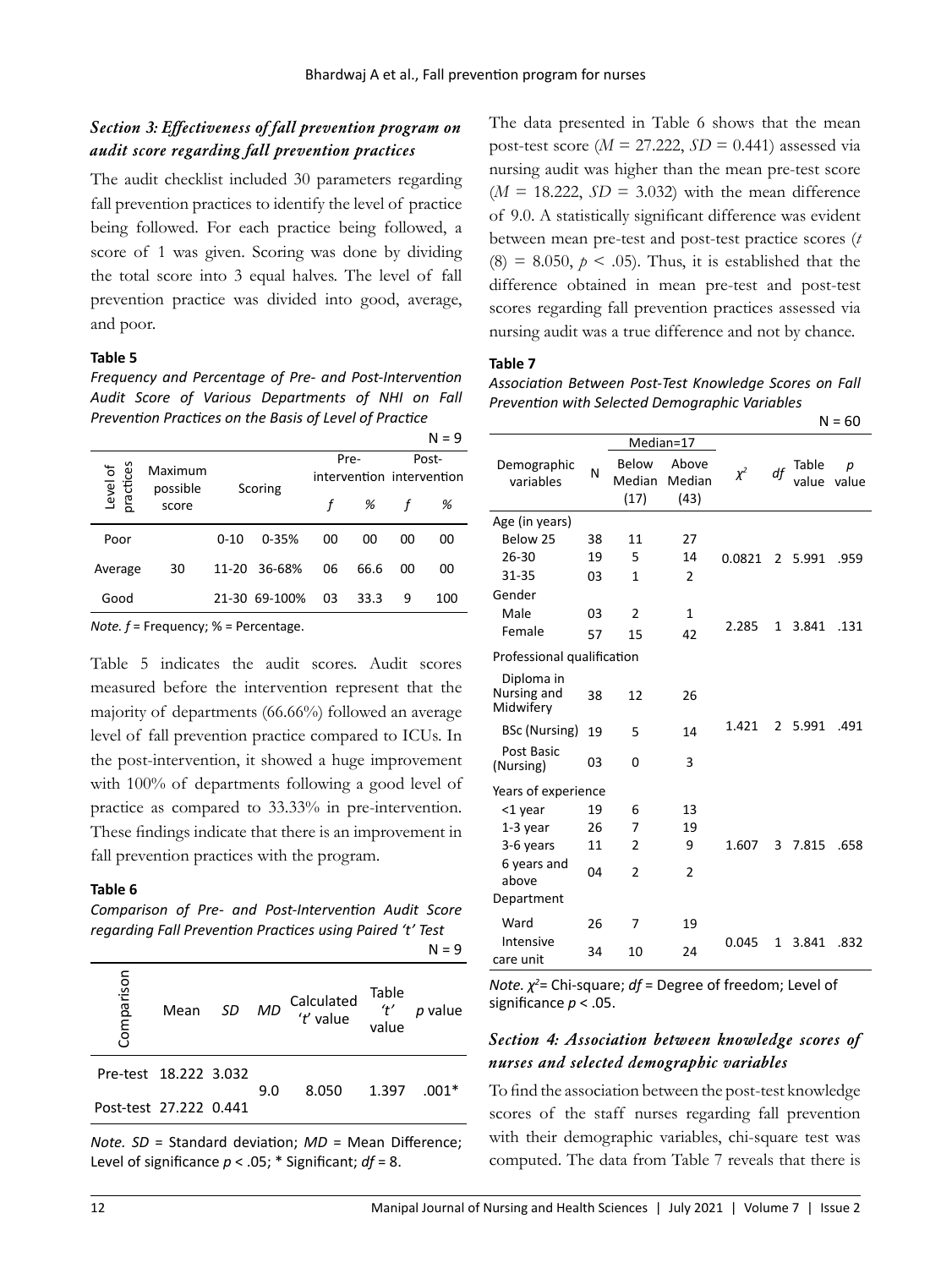no significant association between post-test knowledge scores when compared to age, gender, professional qualification, years of experience, department, and in-service education. Hence, it can be interpreted that the difference in the level of knowledge related to age, gender, professional education, and department working and years of experience were not true differences and only by chance.

## **Discussion**

This study evaluated the effectiveness of a fall prevention program on nurses' knowledge and fall prevention practices. The result of this study indicates that there is an improvement in the nurses' knowledge assessed via knowledge questionnaire and fall prevention practices assessed via supervisory nursing audit regarding fall prevention, hence indicating the effectiveness of the fall prevention program.

The findings of the present study revealed that the staff nurses under the study had an average knowledge before the educational session on fall prevention. This finding is consistent with the previous study by Joshi and Solankhi (2019) who reported more or less similar findings in his study that the average test score of nurses was 3.18 out of 10 before the training. Yet another similar study by Nwaise (2017) who assessed 30 nurses for their knowledge on fall prevention strategies, hospital policy and criteria for monitoring patients using care view video monitor also reported an average score of 43% in pre-test with a range of pre-test score from 0-71% hence, supporting the present study.

The findings of the present study reported a significant improvement in the knowledge and fall prevention practices after the implementation of the fall prevention program. The results of this study are consistent with those of other studies on fall prevention in which knowledge was increased after the implementation of the program (Huang et al., 2015). The findings of the study are supported by another study conducted by Maneeprom et al., (2019) which illustrated significant improvement in the mean knowledge score (25.8±4.5,  $p < .05$ ).

The present study revealed no significant association between knowledge scores of staff nurses regarding fall prevention in post-test when compared with age, gender, professional qualifications, years of experience, departments working and in-service education regarding fall prevention. The result is consistent with another study conducted by Kim and Seo (2017) which published the relationships between knowledge, attitudes, and fall prevention activities indicating that the knowledge about falls had no correlation with attitude or prevention activities, but a correlation was found between attitude and fall prevention activities. Ganabathi et al., (2017) showed contradictory findings and addressed the statistically significant association between nurses' knowledge and nationality, work experience; association between attitude and age, undergraduate training; association between practice and age, educational background  $(p < .05)$ .

## **Conclusion**

The result of the study shows staff nurses having good knowledge after the implementation of the educational sessions compared to the average knowledge prior to the implementation of educational sessions, hence revealing the effectiveness of educational sessions in increasing the knowledge of staff nurses on fall prevention. A highly significant difference was found between the pre-test and post-test knowledge and audit scores on fall prevention but no significant association was found between the post-test knowledge scores when compared with the demographic variables of staff nurses. Hence, we conclude that the fall prevention program was effective in improving the knowledge of nurses as well as fall prevention practices.

Source of support: None

Conflict of interest: None declared

Source of support in the form of grants: None

## **References**

- AHRQ. (2013). *Preventing Falls in Hospitals. 5. How do you measure fall rates and fall prevention practices?* Rockville MD: Agency for Healthcare Research and Quality. Retrieved from https://www.ahrq.gov/patientsafety/settings/hospital/fall-prevention/toolkit/ measure-fall-rates.html.
- El-Enein, N. Y., El-Ghany, A. S., & Zaghloul, A. A. (2012). Knowledge and performance among